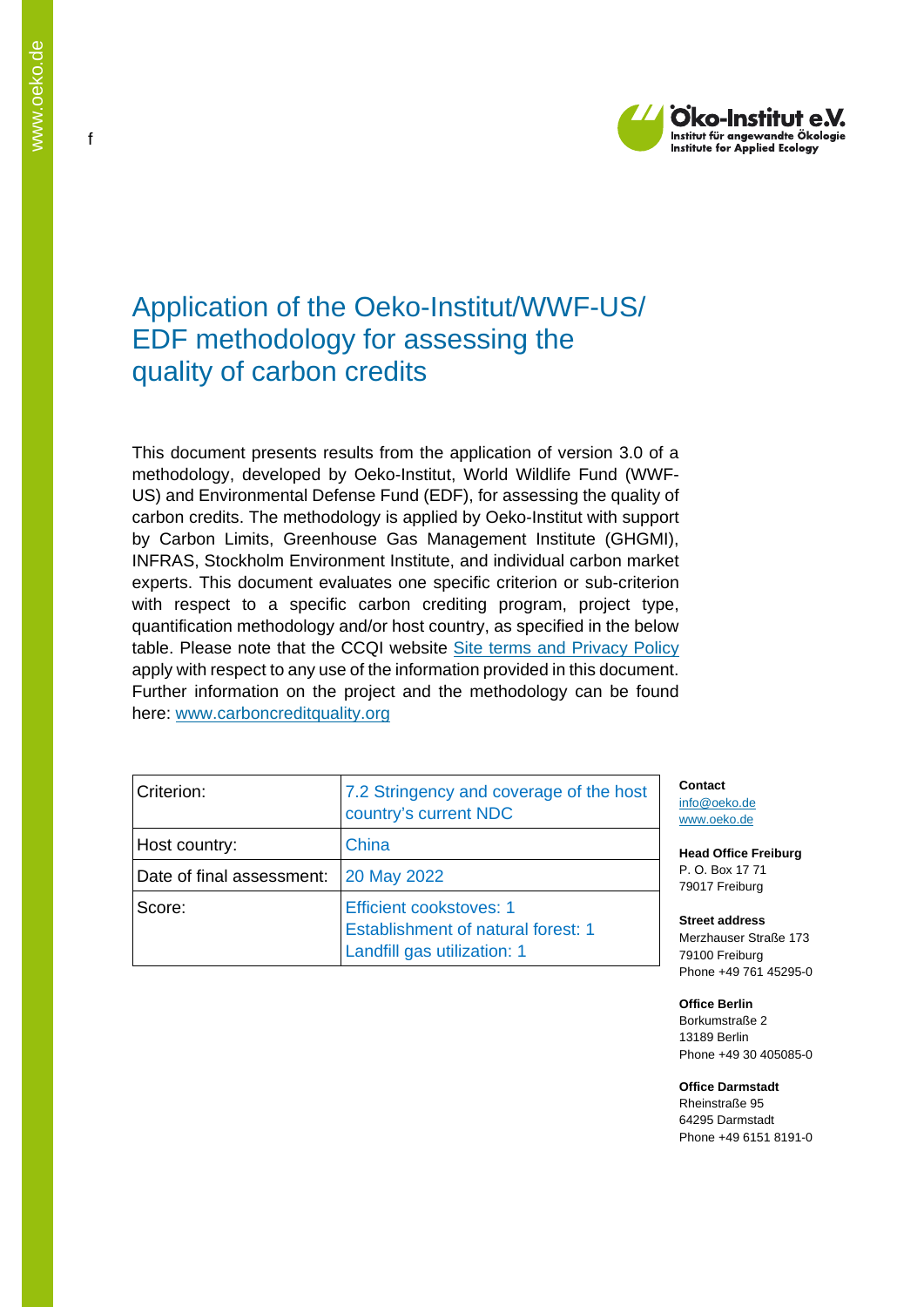# **Assessment**

#### **Relevant scoring methodology provisions**

The scoring approach assesses the stringency and coverage of the host country's current NDC. The scoring consists of several steps. First, it is determined whether the emission reductions or removals of the project or project type are covered by the host country's NDC. If this is the case, the second step is to assess the extent to which the NDC target deviates from the level of emissions that would most likely occur in the target year or period with current policies. The third step is optional and includes an evaluation of the likelihood that the emission reductions from the project or project activity are visible in the GHG emissions reported by the country to track progress towards its NDC. Finally, it is assessed if any reversals are likely to be accounted and compensated for by the host country. See more details on the scoring approach in the methodology.

#### **Information sources considered**

- 1 China's first updated NDC which has been communicated to the UNFCCC secretariat on 28 October 2021. [https://www4.unfccc.int/sites/ndcstaging/PublishedDocuments/China%20First/China%E2%80](https://www4.unfccc.int/sites/ndcstaging/PublishedDocuments/China%20First/China%E2%80%99s%20Achievements,%20New%20Goals%20and%20New%20Measures%20for%20Nationally%20Determined%20Contributions.pdf) [%99s%20Achievements,%20New%20Goals%20and%20New%20Measures%20for%20Natio](https://www4.unfccc.int/sites/ndcstaging/PublishedDocuments/China%20First/China%E2%80%99s%20Achievements,%20New%20Goals%20and%20New%20Measures%20for%20Nationally%20Determined%20Contributions.pdf) [nally%20Determined%20Contributions.pdf](https://www4.unfccc.int/sites/ndcstaging/PublishedDocuments/China%20First/China%E2%80%99s%20Achievements,%20New%20Goals%20and%20New%20Measures%20for%20Nationally%20Determined%20Contributions.pdf)
- 2 Climate Action Tracker assessment for the NDC of China. [https://climateactiontracker.org/countries/china](https://climateactiontracker.org/countries/china/)

#### **Assessment outcome**

The host country is assigned the following scores for the respective project types:

- Efficient cookstoves: 1
- Establishment of natural forest: 1
- Landfill gas utilization: 1

#### **Justification of assessment**

This evaluation includes steps 1, 2 and 4 of the methodology, noting that step 3 is optional. The methodology is applied at the level of project types (efficient cookstoves, establishment of natural forest, landfill gas utilization), and not at the level of individual projects.

#### *Step 1*

The coverage of China's first updated NDC is economy-wide but its emission target is limited to  $CO<sub>2</sub>$ emissions (Source 1). The main NDC targets include:

- Peaking carbon dioxide emissions "before 2030";
- Lowering carbon dioxide emissions per unit of GDP by "over 65%" in 2030 compared to 2005 levels;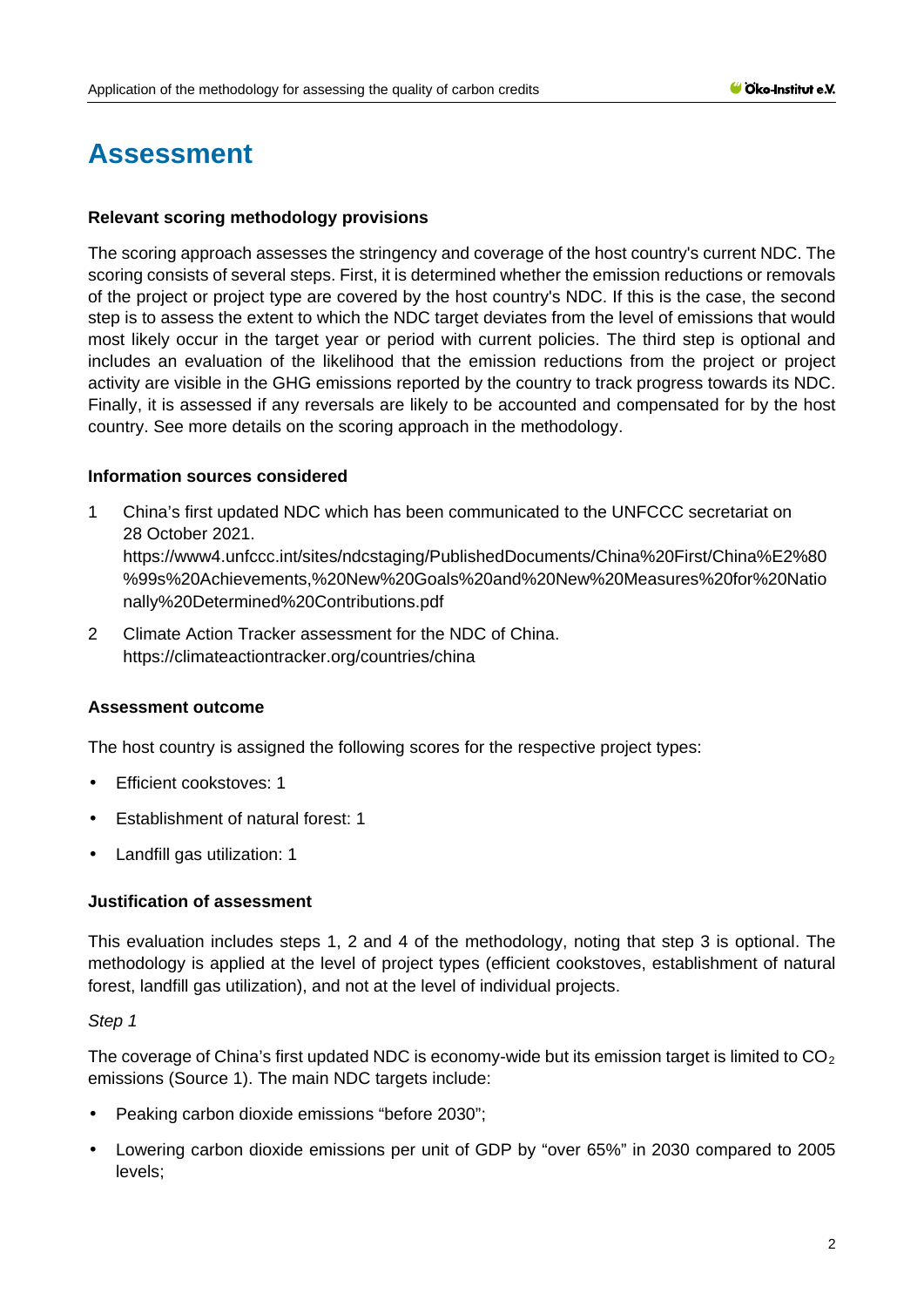- Increasing the share of non-fossil fuels in primary energy consumption to "around 25%" in 2030; t,
- Increasing forest stock volume by around 6 billion cubic metres in 2030 from 2005 levels; t.
- Bringing its total installed capacity of wind and solar power to a total of 1.2 billion kilowatts by 2030.

The first updated NDC of China (Source 1) is limited to  $CO<sub>2</sub>$  emissions. Therefore, we assume for our analysis that efficient cookstove projects and projects establishing natural forest are covered by the updated first NDC of China, but that landfill gas utilization is not covered. As a result, landfill gas utilization projects receive a final score of 1.

## *Step 2*

Data from Climate Action Tracker (Source 2) is used to assess the degree to which the NDC target deviates from the emissions level that would most likely occur in the target year or period with policies in place at the time of communicating the NDC.

China submitted its first updated NDC on 28 October 2021.We use the policies and action projections for China from the Climate Action Tracker assessment dated 4 November 2021, with emissions projection data from 17 September 2021 (Source 2).

The assessment by the Climate Action Tracker does not provide emission projections for LULUCF emissions. Indeed, emission projections from the LULUCF sector can be associated with large uncertainties. Due to this uncertainty and the unavailability of data with LULUCF emissions, the ambition of the NDC target is here assessed based on emissions data without the LULUCF sector. As a consequence, the overall level of ambition for the NDC target, which includes LULUCF emissions, will not be fully reflected in this assessment.

The Climate Action Tracker estimated that BAU emissions for 2030 (excluding LULUCF) are likely to correspond to an emissions range between 13,205 and 14,451 MtCO<sub>2</sub>e (Source 2). We use here the average of these two values (13,828 MtCO<sub>2</sub>e) as the most likely BAU emissions. According to Climate Action Tracker, the NDC target for 2030 corresponds to an emissions range between 13,205 and  $14,045$  MtCO<sub>2</sub>e (excluding LULUCF) (Source 2). We use here the average of these two values  $(13,625 \text{ MtCO}_2)$  as the most likely emissions under the NDC target (excluding LULUCF). This is about 1% below the likely BAU emissions (excluding LULUCF). Applying the scoring approach set out in the methodology, this results in a score of 2.

## *Step 4*

Information in the first updated NDC of China (Source 1) is used to assess whether the country fully accounts for natural disturbances and whether the country has a multi-year target or uses a multiyear trajectory or budget for NDC accounting purposes.

- Consideration of natural disturbances: There is no information included in the first updated NDC of China on how to account for natural disturbances. It can therefore be concluded that provisions are not currently in place to address emission changes due to natural disturbances.
- Use of multi-year approaches: No reference is made to the establishment of a multi-year trajectory or budget. In this regard, the NDC only accounts for emissions in 2030.